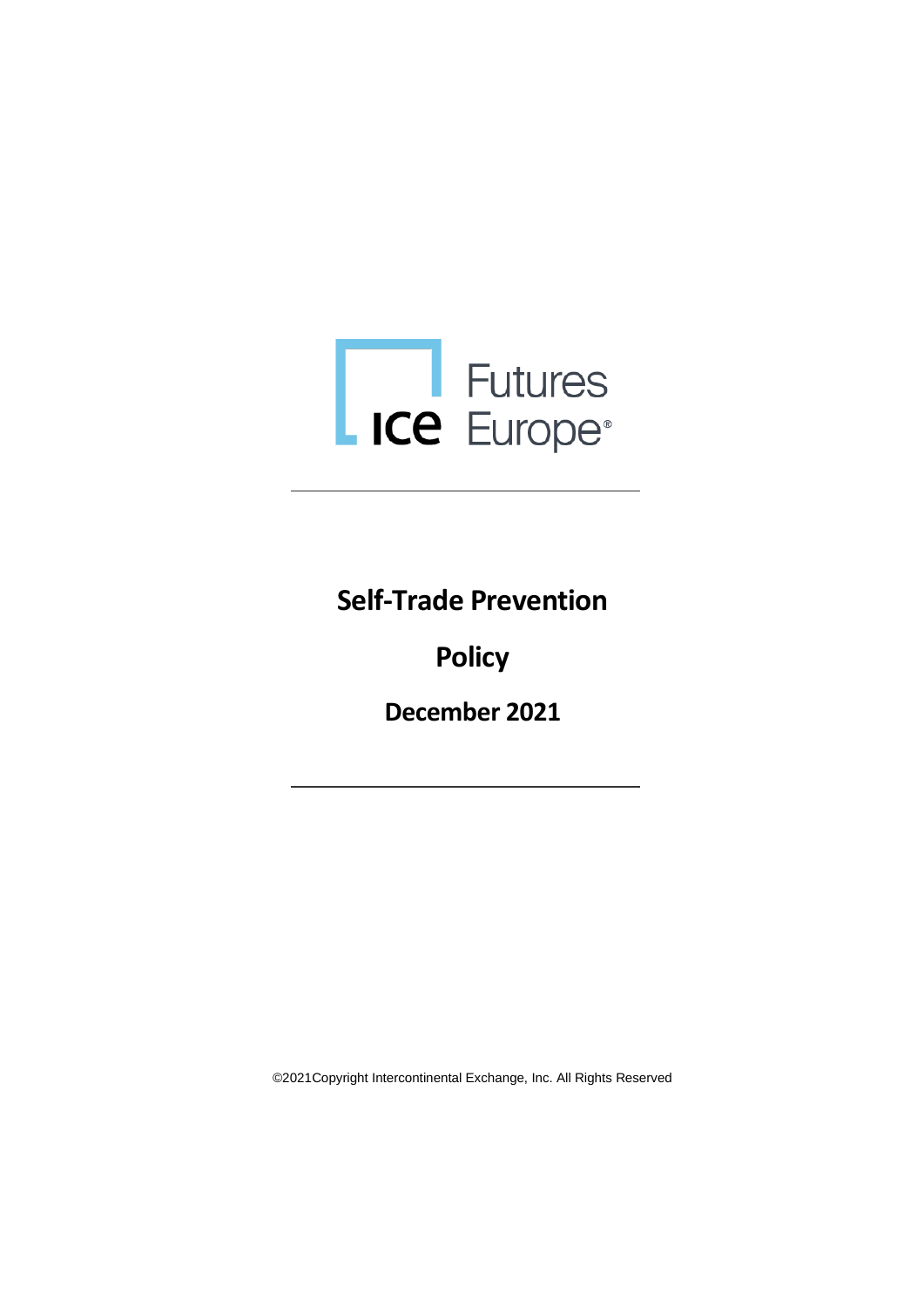

## **Self-Trade Prevention Policy**

## **Self-Trade Prevention Functionality**

Effective 01 March 2021, ICE introduced new self-trade prevention functionality ("STPF") to assist participants in preventing violations of wash trading prohibitions. This STPF built on the ICE's legacy STPF, with important updates to provide for additional flexibility and customisation.

STPF resides within the ICE trading engine and provides various automated configurations to prevent selftrading of orders entered with the same STPF ID. This may include orders entered within the same trading firm, or across trading firms. Trading firms manage their STPF ID through ICE's proprietary user portal in ICE Identifier Admin and will have the ability to share an STPF ID to other third-party firms and/or affiliates. For those users utilizing the new functionality, the STPF ID is contained in Tag 9821 (SelfMatchPrevention ID), and the STPF instructions (Reject Resting Order ("RRO"); Reject Taking Order ("RTO"); Reject Both Orders ("RBO")) are contained in Tag 9822 (SelfMatchPreventionInstruction) of orders entered.

The STPF permits selection of any one of the following actions to occur when the matching engine detects a potential self- trade:

Reject Taking Order (RTO) – If a new incoming bid/offer would result in a self-trade match with a resting offer/bid, the incoming bid/offer (or "Taking Order") will be automatically rejected.

Reject Resting Order (RRO) – If a new incoming bid/offer would result in a self-trade match with a resting offer/bid, the resting bid/offer (or "Resting Order") will be automatically cancelled.

Reject Both Orders (RBO) – If a new incoming bid/offer would result in a self-trade match with a resting offer/bid, both the Taking Order and Resting Order will be automatically cancelled.

In situations where the selected action is different for the Resting Order and the Taking Order, the action selected for the Taking Order will prevail. If no selection has been made for a given STPF ID, then RRO will be the default action.

Further information is set out in the [New STPF FAQ.](https://www.theice.com/publicdocs/futures/IFEU_Self_Trade_Prevention_Functionality_FAQ.pdf)

Information on the legacy STPF, which will be retired at a later date, is set out in the [Legacy STPF](https://www.theice.com/publicdocs/futures/IFEU_Self_Trade_Prevention_FAQ.pdf) FAQ.

## **Mandatory Requirements**

The use of STPF is mandatory on ICE Futures Europe markets for:

- Proprietary traders with direct electronic access who utilise algorithmic trading applications. For the purposes of this Policy, "proprietary traders" is defined as an entity (company or individual) that trades for its own account, and which does not trade for customer/client accounts.
- Participants in ICE Futures Europe Liquidity Provider Programmes that contain either a cash pool or a fee credit pool.

For these participants, migration to the new STPF must occur no later than 01 February 2022. The Exchange may, at its discretion, make STPF mandatory for other entities as well.

All market participants are encouraged to utilise STPF in a manner that is appropriate to the nature of their trading operations and organisational structure. Firms should document the rationale for the level of STPF set within their organisation and be able to produce such documentation upon request from the Exchange.